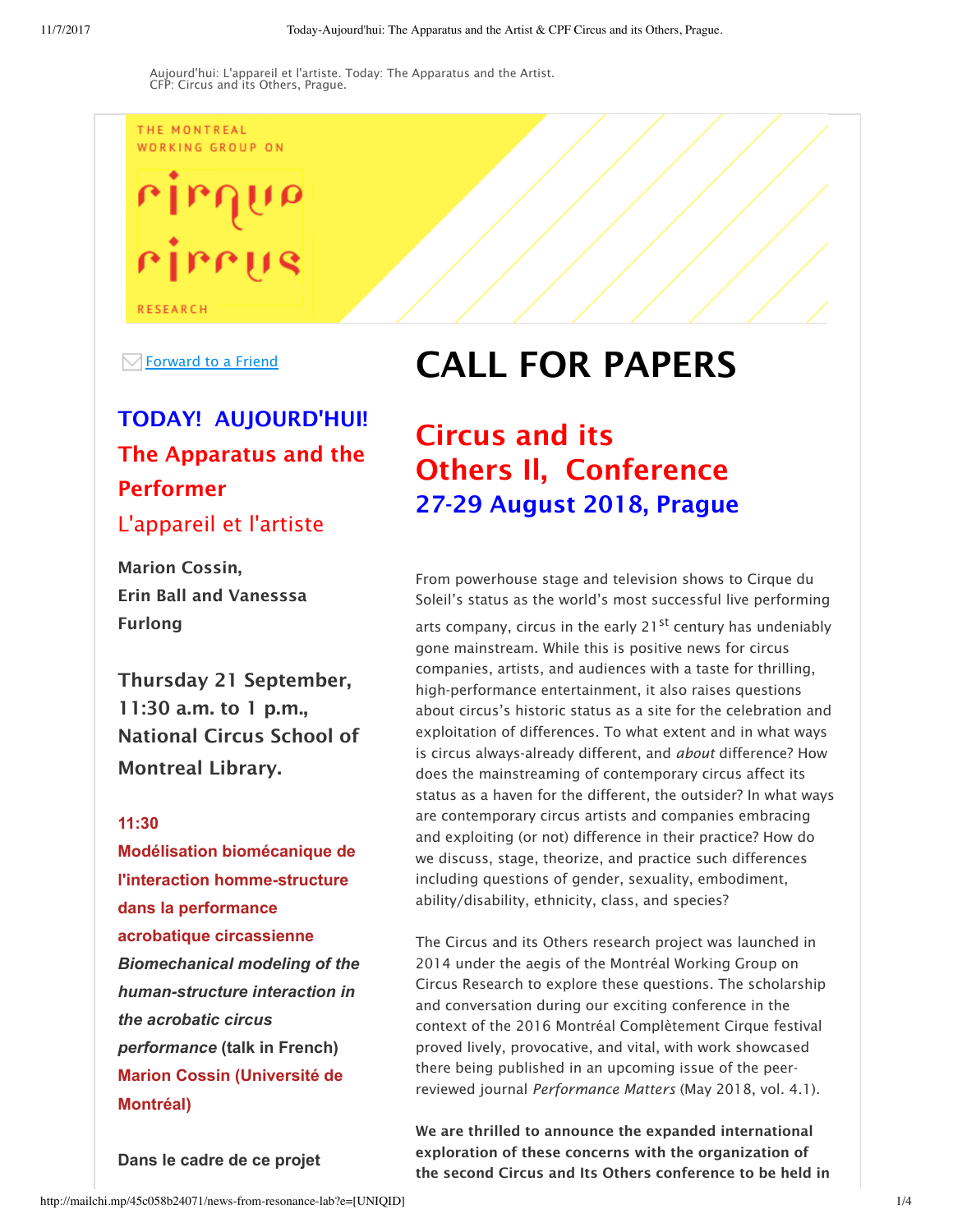**doctoral, on propose d'étudier la phase d'impulsion et de réception de l'acrobate sur la planche coréenne, ainsi que l'interaction homme-planche dans la réalisation du mouvement acrobatique. L'objectif est d'améliorer la technique acrobatique des acrobates ou la conception de la planche coréenne. En comprenant le lien entre la technique de l'acrobate et le type de planche sur laquelle il saute, il sera possible de personnaliser la conception de la planche selon l'acrobate qui l'utilise (selon sa morphologie, son potentiel acrobatique et son objectif de performance) afin qu'il puisse développer au mieux sa performance acrobatique.**

Marion Cossin est candidate au doctorat en génie biomédical à l'Université de Montréal et à l'École Polytechnique, Avant cela, elle a complété une maitrise recherche en génie mécanique à l'École Polytechnique de Montréal. Ses travaux portent sur l'interaction entre l'équipement de cirque et l'acrobate d'un point de vue de la sécurité, de l'amélioration des performances ou de l'innovation technologique.

### **Noon to 1 p.m.**

**Erin Ball (Kingston) and Vanessa Furlong (Halifax), circus artists and members of LEGacy Circus, talk about their work with prostheses and adaptable acrobatics.** 

**LEGacy Circus is a duo contemporary circus collective** Prague, Czech Republic, 27-29 August 2018, during the Letní Letná circus festival, who joins us as a partner along with Cirqueon and Charles University.

We invite proposals for research talks that address questions of difference and otherness in the context of contemporary circus. We further make explicit invitation for presentations from artists and practitioners who address such questions in their work, practice, and/or research-creation (our conference venue also includes some space for performance).

Possible areas of inquiry might include, but need not be limited to:

#### Histories of circus and its others

- What hidden histories of circus practice may be located in the visual archive?
- What are the histories of areas of circus practice that today are considered other to the mainstream, such as the use and display of animals?
- How do the histories of circus practice intersect with histories of colonialism and imperialism?

#### Periphery and center

- What might the Czech context tell us about the place of circus and its others in European or global perspectives?
- To what extent do hierarchies in academic research, funding practices, and artistic recognition affect the place and presence of "the other"?
- How do differing regional or national practices affect recognition on the world's stages?

#### Travelling otherness

- What happens when circus talent and circus acts travel outside their cultures of origin and become "other"?
- To what extent do circuses use their national/regional/linguistic/ethnic difference as branding to enable their circulation in the global entertainment market? What practices of exotification and self-exotification may be employed in this?

#### Circus bodies: Normal, extraordinary, other?

What are the implications of shifts in the mainstreaming of contemporary circus and related changes in skill, artistry, and training for circus artists including those who may carry historical baggage of "born otherness" with them?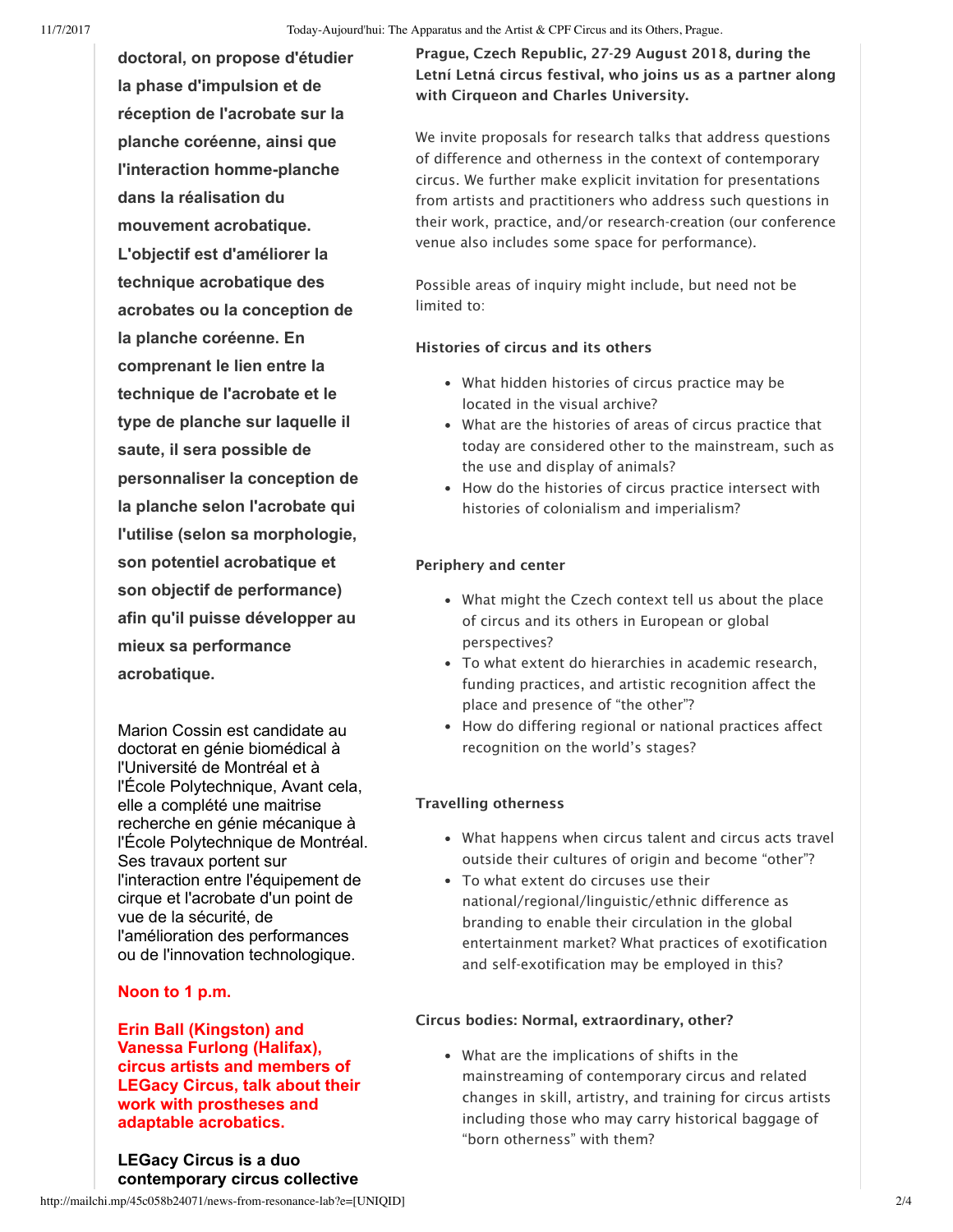**featuring artists Erin Ball and Vanessa Furlong. The multidisciplinary duo have focused their performances on adaptable acrobatics, aerial arts, flexibility, strength, dance and theatre. Their performances are unique, evocative and often humorous. What sets them apart is their focus on legs and leg attachments. Erin Ball is a double amputee who works both with and without her leg prostheses. Vanessa Furlong is a stilt dancer who also works with and without leg attachments (stilts).**

What is required and expected of the bodies of today's elite circus artists? With their toned, strong bodies do they now represent a societal ideal rather than society's outsiders? How do circus trainers as well as circus artists deal with questions of body image?

#### Gender and queerness in contemporary circus

- How are circus artists and companies resisting commodification and mainstreaming to keep the freak and queer in contemporary circus?
- Are women circus's perennial other?
- What and where are queer circus performances?

#### Creation, pedagogy, and practice

- What place is or should be granted "the other" in our schools and training facilities?
- How are differences given space and form in creation and practice-based research, and what are the related roles of dramaturgies and direction?
- How does doing the "business" of circus affect the role of difference in the art?

#### Social circus – the other of professional circus?

- How are circus artists and researchers using the circus arts to intervene in the lives of, and support, those othered by mainstream society?
- What are the power relations between social circus and professional circus, and how do questions of race/class/gender/ability figure in this?
- If social circus has become a conduit for those still considered other from the largely white European talent base to enter professional contemporary circus, what is the relationship of this flow of bodies to historical and current power relations between Global North and South?

## Please send 300-500 word proposals for 20-minute presentations to **CircusOthersPrague@gmail.com** by 15

December 2017. Please articulate clearly in your proposal if you plan to make a formal paper presentation or if as a practitioner/creator/researcher you wish to engage in a hybrid practice/talk/research/creation exploration. We hope to reply to all applicants in January 2018. The organizers are applying for financial support for the conference, but we regret that we cannot promise bursaries or travel grants at this time.

#### Circus and Its Others Prague Academic Committee / Comité scientifique